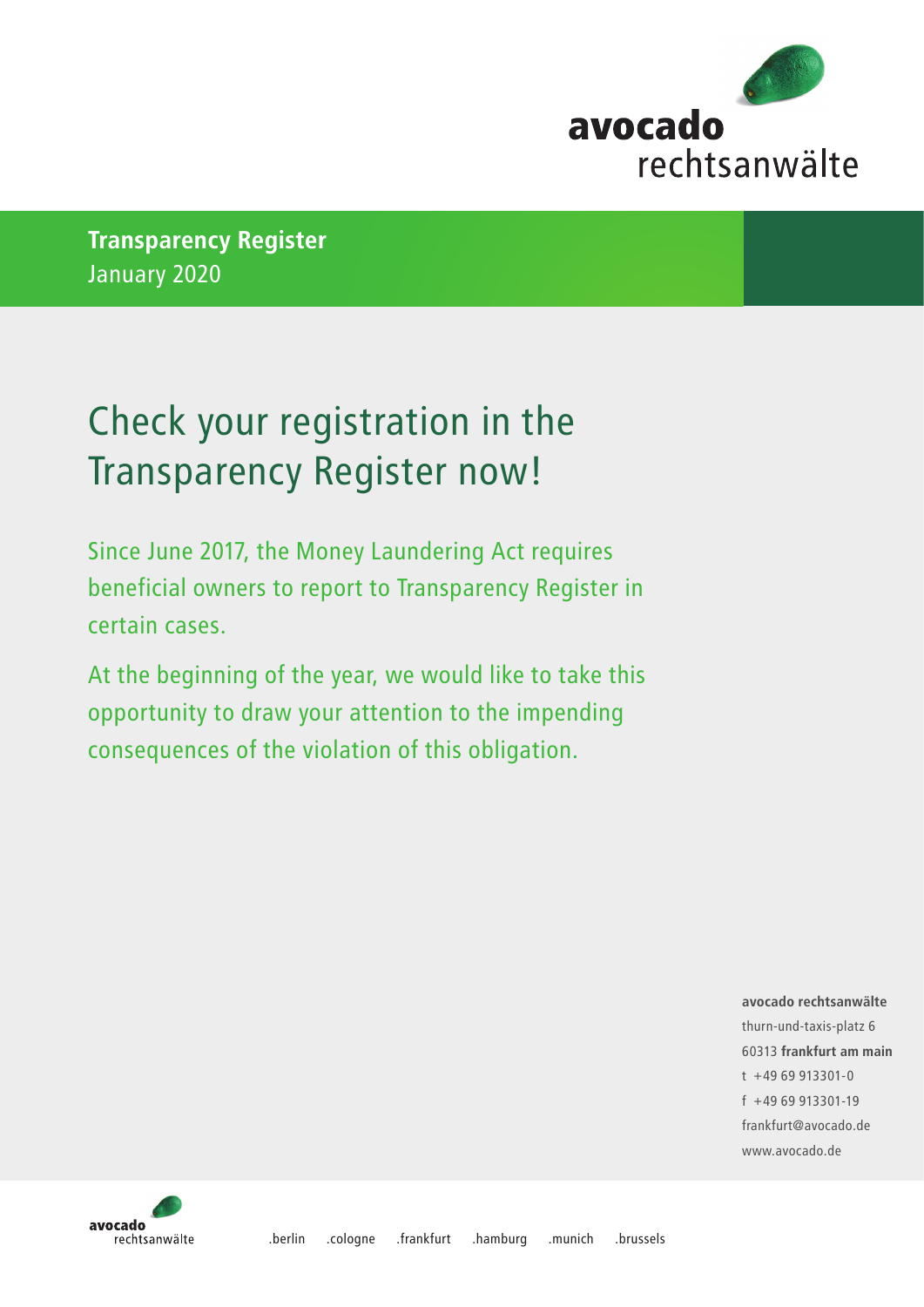

## **Transparency Register** January 2020

**Who is the beneficial owner and who must** 

**report?**

**In sum**, only the natural person who holds more than 25 % of a company's shares or partnership´s participation - provided that this has not been published by the commercial register.

The X-GmbH is composed of three shareholders: The natural person A with 33 %, the B-Ltd. with 33 % and the C-GmbH with 34 %. The natural person A is on the list of shareholders of the X-GmbH, his shareholding is recorded in the commercial register and he does not have to report. The B-Ltd. itself is not a natural person. Therefore, B-Ltd. is not the beneficial owner, but the shareholders behind it: They must report (if one of them has interest of more than 25 %). Although the C-GmbH is also not the beneficial owner and could therefore be treated in the same way as B-Ltd. However, since the C-GmbH itself is registered in the commercial register and the shareholding of its shareholders is shown in the commercial register, there is no reporting obligation (unless one of its shareholders is a company). **Example 1:**

The A GmbH & Co. KG is composed of the A-GmbH as general partner and the natural person A as limited partner with a liable contribution of EUR 1,000.00. According to the articles of association, the A-GmbH does not participate in the profits and liquidation proceeds, but only A to 100%. According to the Federal Administration Office (*Bundesverwaltungsamt*), limited partners and general partners holding more than 25 % of the partnership participation must always be reported to the Transparency Register: The respective extent of their participation is not evident from the commercial register; in particular, in case of limited partners, only the liability sum is entered for registration. Therefore, in this example, A must report to the Transparency Register. **Example 2:**

**What are the consequences of the breach of the obligation to report?**

**Essentially three:** in financial terms a fine, in social terms a pillory (whoever violates the obligation is published online) and in economic terms a partial exclusion from legal transactions (of course with regard to public tenders, but also with regard to notarizations, since notaries in certain cases have to refuse notarization from 2020 onwards in the absence of registration in the Transparency Register).